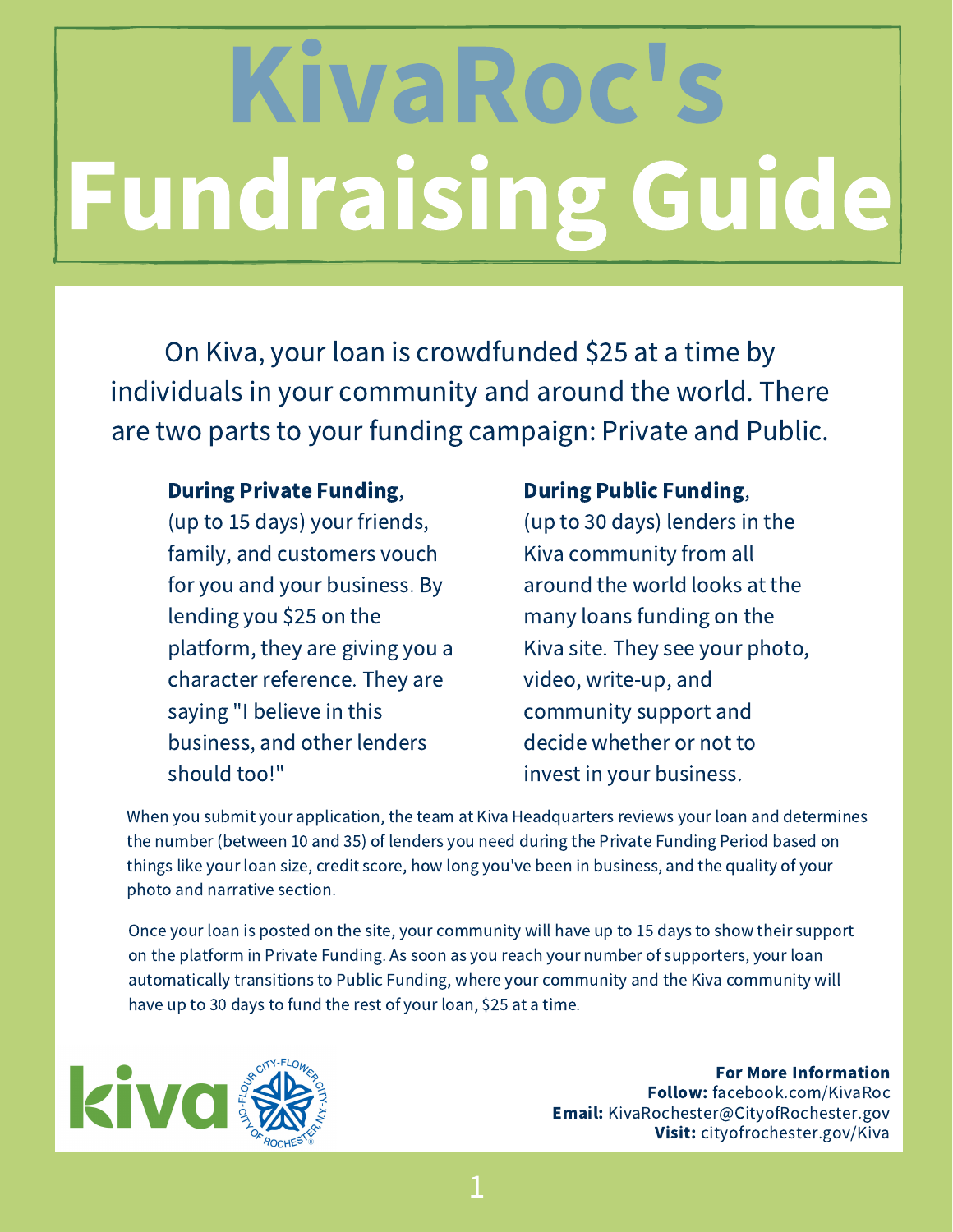### Contents

Between your community and the Kiva community, the success of your loan is determined by the wisdom of the crowd, so show the crowd you're worth it!

3. Fundraising Tips

4. Tips (continued)

5. Templates

6. Templates (continued)

7. Private Funding Prep

8. Private Funding Checklist

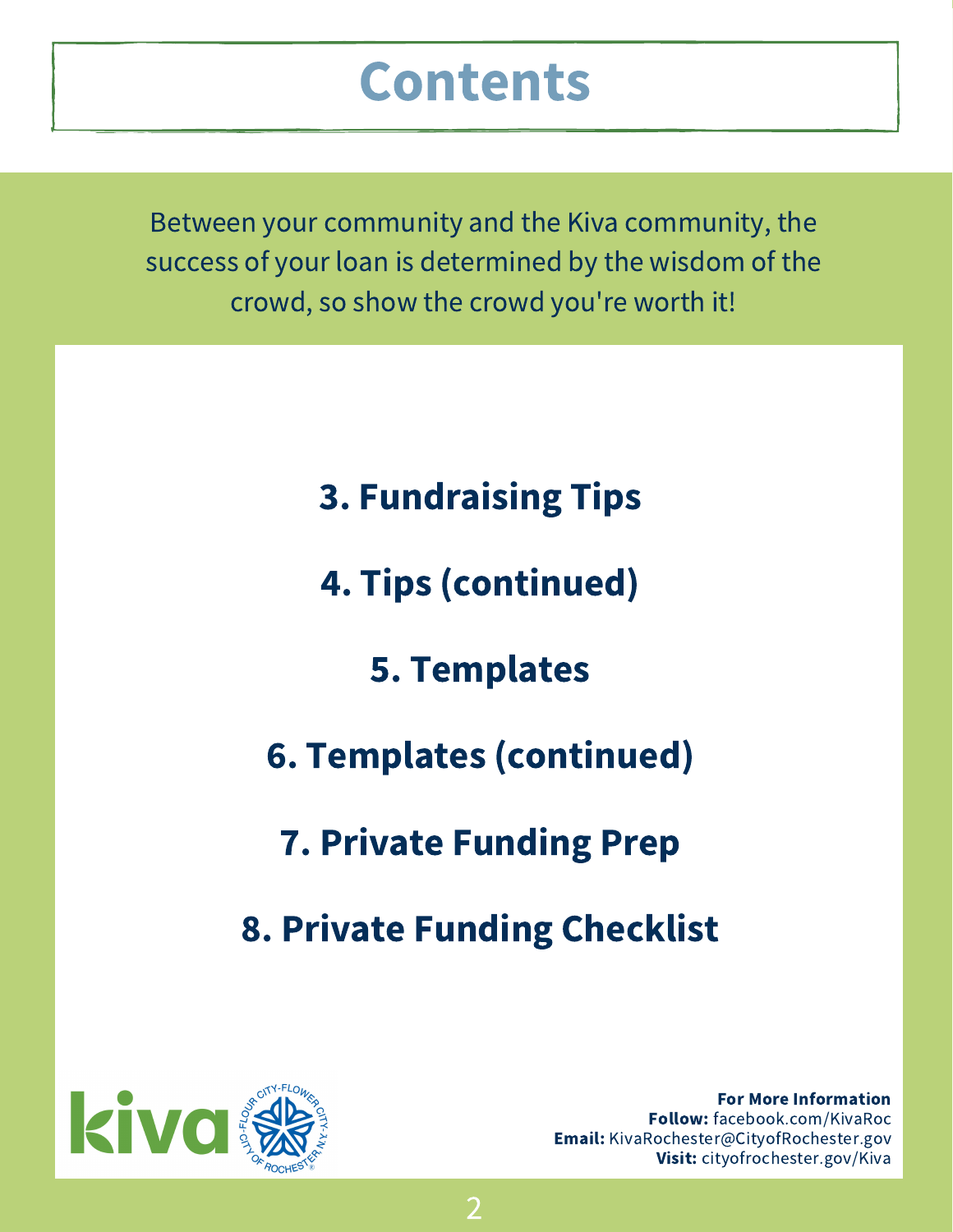# KivaRoc's Fundraising Tips

You can do a lot to help your loan succeed, before and during active fundraising. You can leverage your community, the Rochester community, and the Kiva community to fund your loan.

#### Start off with a high-quality profile

Your narrative section is your pitch to your potential lenders. Between your photo, optional video, and write-up, you have to convince your community and the Kiva community to believe in you and your business. Look over loans that are actively funding in the US now [ kiva.org/lend? country=us ] and check out the KivaRoc Profile guide [insert link here] for tips on how to craft an effective narrative section.

#### Prep your community before your loan is posted

Your community is more likely to lend to you if they already know what Kiva is. Before your loan is posted (while you're working on your application & when it's in review) tell your family and friends about Kiva. Have them check out the website and news articles so then the time comes, they already have the information they need to feel comfortable lending to you.

#### Create an artificial deadline

While you have 15 days during Private Funding, the faster you get your community on, the faster and more successfully the loan funds in Public. This also helps avoid trouble with last-minute tech problems and forgetful family members. Try saying "I need my community to lend by X date, but my personal goal is to get everyone on by Y date. Will you help support my loan?".

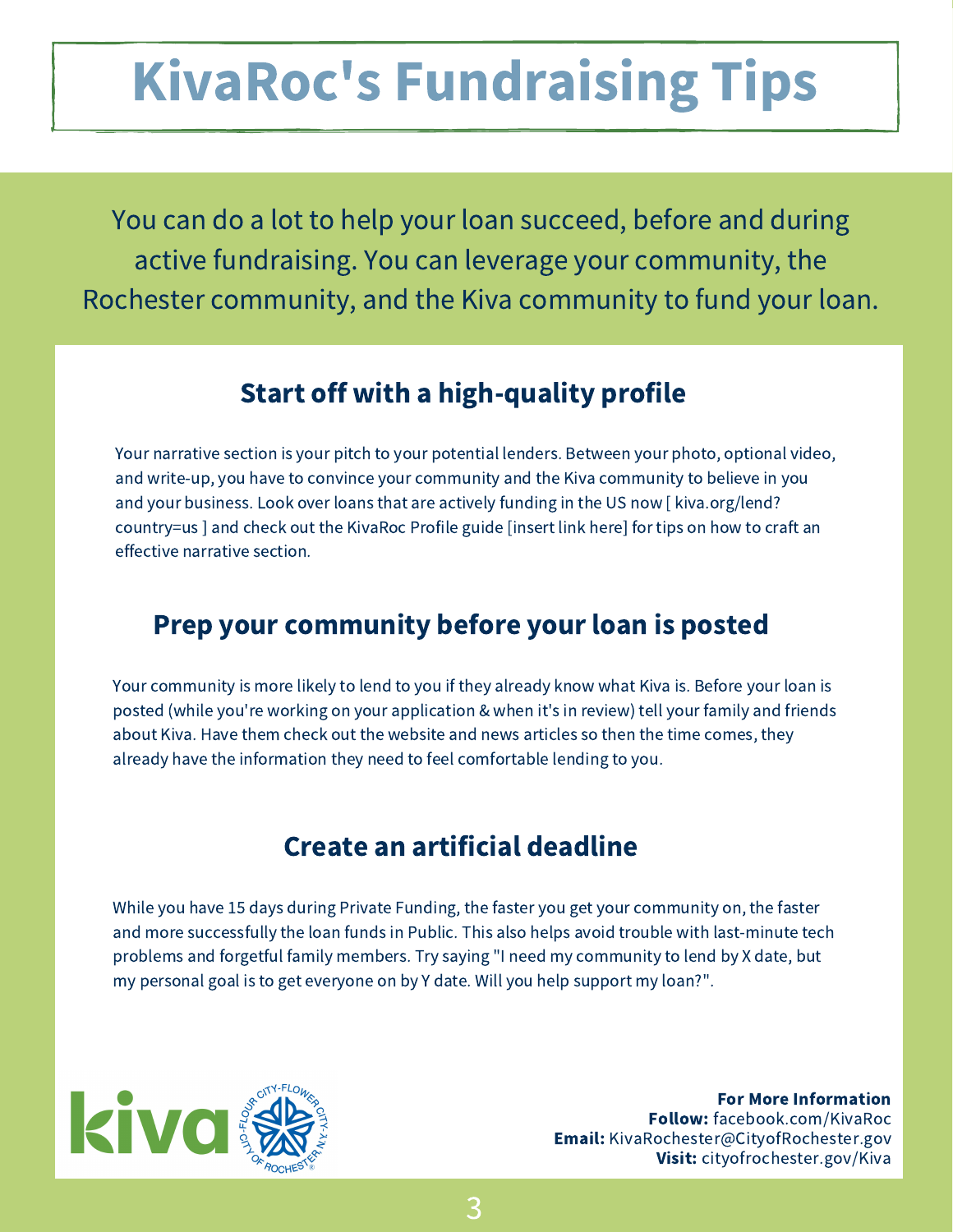# KivaRoc's Fundraising Tips

#### List your private lenders

Write down the names of people you can count on to lend you \$25 on Kiva. Ask them to lend to you and check them off as they do. Feel free to use page 7 of this guide or your own method to keep track.

#### Personal is better

It's good to have a wide range of outreach on social media like Facebook and Twitter, but you can't rely only on blanket status updates to draw people into action. Post on facebook, send personal messages and emails, make phone calls, Skype, and talk to people in person. Make sure to stress that you need their help to show support for your business, that it is a **loan, not a** donation.

#### Ask for support, then follow up

Your language is important. Stress that it is a character reference in the form of a small loan, and as a loan (not a donation) they will get their money back as you repay your loan. Make sure to ask your community members if they will support your loan. Once they say yes, ask when they will support your loan, and then follow up with them on that day. The more specific you can get them to pledge, the more likely they will follow through (for example, someone who says "I will lend to your Kiva loan on Wednesday when I get home from work" is more likely to lend than someone who just says "Sure, I'll lend".)

#### Frequently thank and update your community

Every time someone lends to you, they are showing their support for you and your business. Each time you reach a milestone, thank those who have helped you so far, update your community about your progress, and send out a call to action.

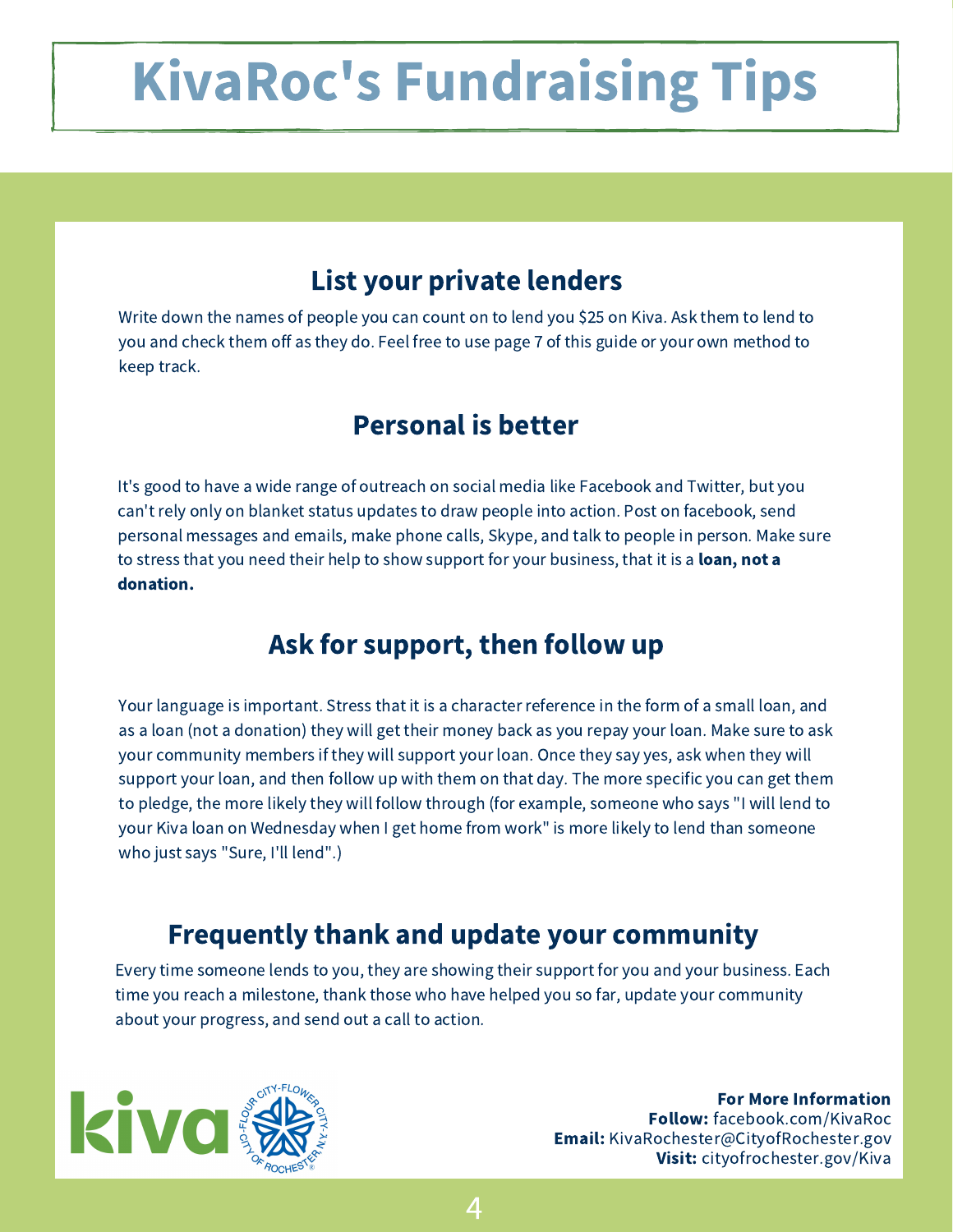## KivaRoc's Templates

Use these to post on your social media, send through email, reach out to your community. Find more at [link to location of more templates]

#### Private Funding template

#### Dear [friend or group name],

I am happy to announce that [business name] is crowdfunding a 0% interest loan on Kiva. Kiva is a worldwide nonprofit that helps small businesses like mine crowdfund 0% interest loans. In order to get this loan, I need at least [**number**] people from our community to lend a small amount (\$25) to us on Kiva by [deadline]. This loan acts as a character reference and shows that you support me and my business. My goal is to beat the deadline and get our  $[number]$  lenders by  $[artificial]$ deadline]. Click this link and lend to support [business name]: [loan link] If you have any questions about Kiva, my business, or know someone else who would be willing to support, please feel free email or call me.

I sincerely appreciate your support!

Thank you!

#### Phone call/conversation guide

- Explain what Kiva is, tell them about your business and what you are using the loan for
- Tell them that it is a loan, not a donation, and that as you pay it back, they will get their money back
- Ask them if they will support your business by lending as little as \$25
- Ask them when they will support your business (the more specific the better)
- Offer technical support if needed
- Thank them for their support

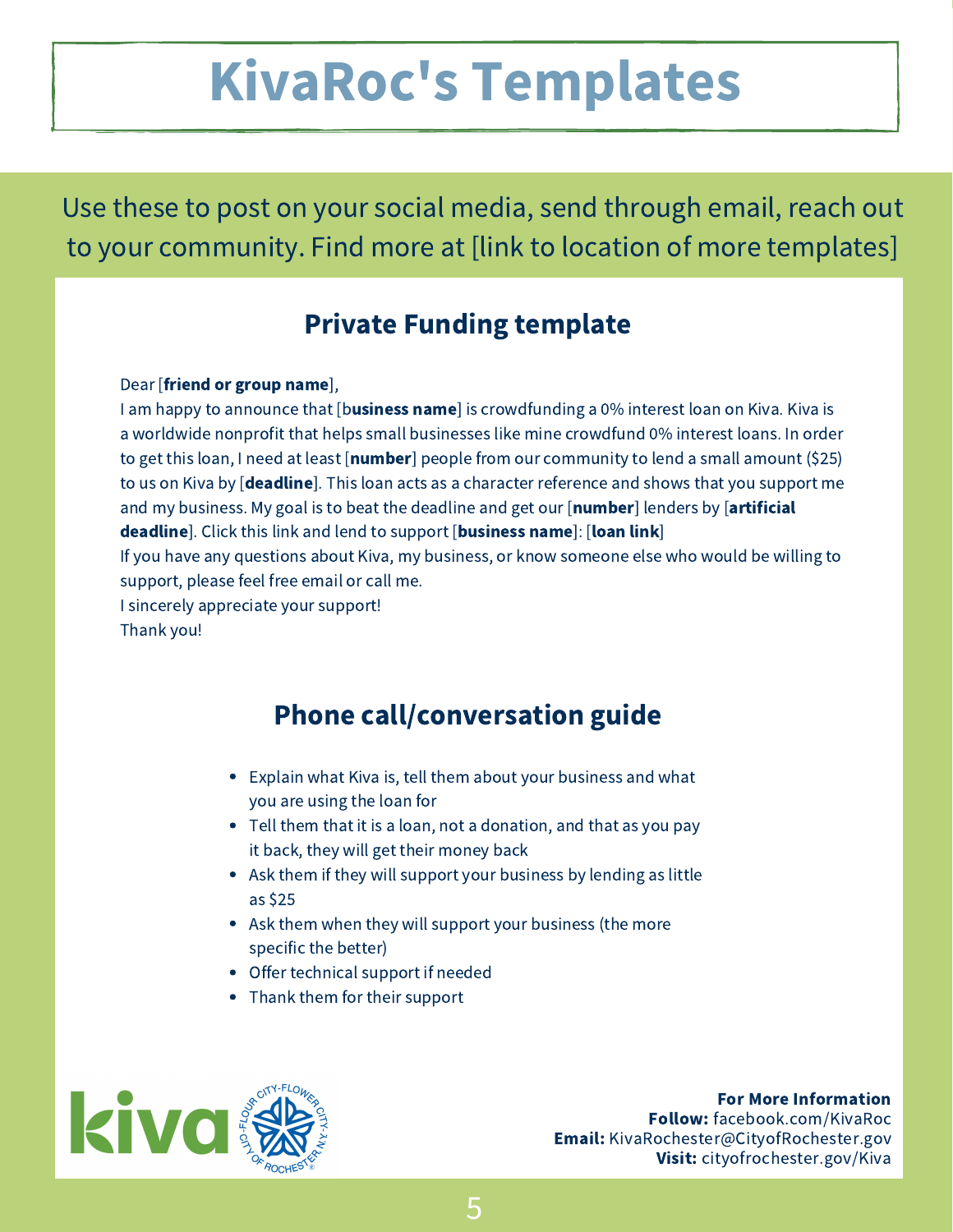### KivaRoc's Templates

#### Public Funding template

Thank you all for your support!

Because you believe in us, we have the opportunity to pitch to more potential lenders in the the Kiva community. As our first investors, you launched [**business name**] on to Kiva's public funding site, and now our loan is visible to millions of lenders all around the world. Ninety percent of loans that make it onto the Kiva site fully fund. [**business name**] has about a month on the site, and between our community and the Kiva community, we can make it happen. Check out our progress here: [loan link] and help us fund our loan 100%!

#### Short updates

Check out my Kiva loan fundraising right now! [loan link]

Help my business grow by lending to my 0% interest loan @kiva: [loan link]. Every bit helps – loan as little at \$25!

Hey everyone, my Kiva loan is already at 31%. My goal is to reach 40% by the end of day! Please help by visiting [loan link] and lending \$25 or more. Thanks!

Fundraising alert! There is only 1 week left to show support for my business, [**business name**], on Kiva. Every little bit helps, so please visit this link before [deadline] to lend as little as \$25: [loan] link]. If you can, spread the word to your friends, families, and coworkers! This is a loan, not a donation, so you will get your money back as I repay the loan. Thank you for your support!



For More Information Follow: facebook.com/KivaRoc Email: KivaRochester@CityofRochester.gov Visit: cityofrochester.gov/Kiva

6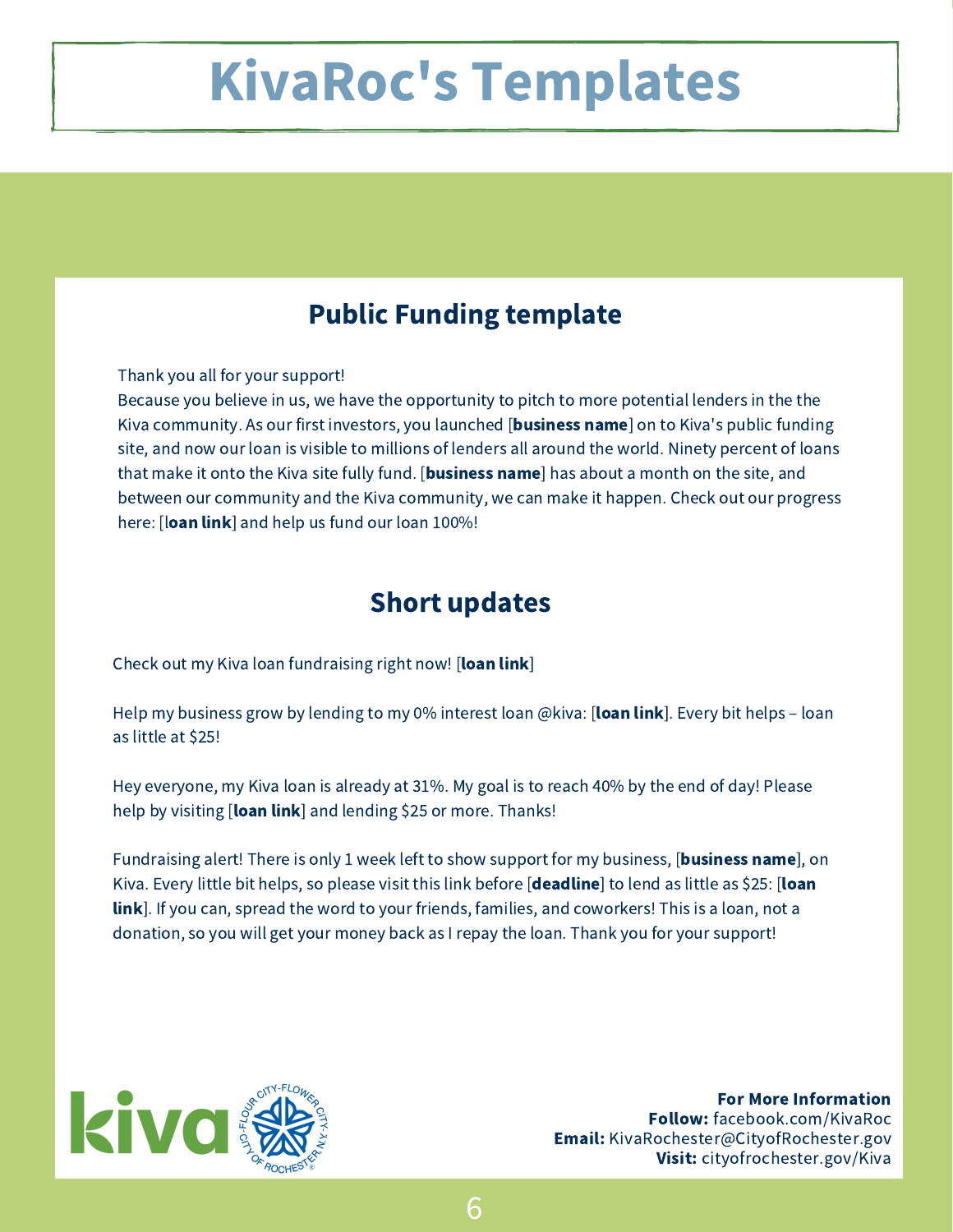## KivaRoc Private Funding Prep

Once you are posted, you will need 10-35 lenders from your own community to lend you \$25 each as a character reference in the form of a small loan.